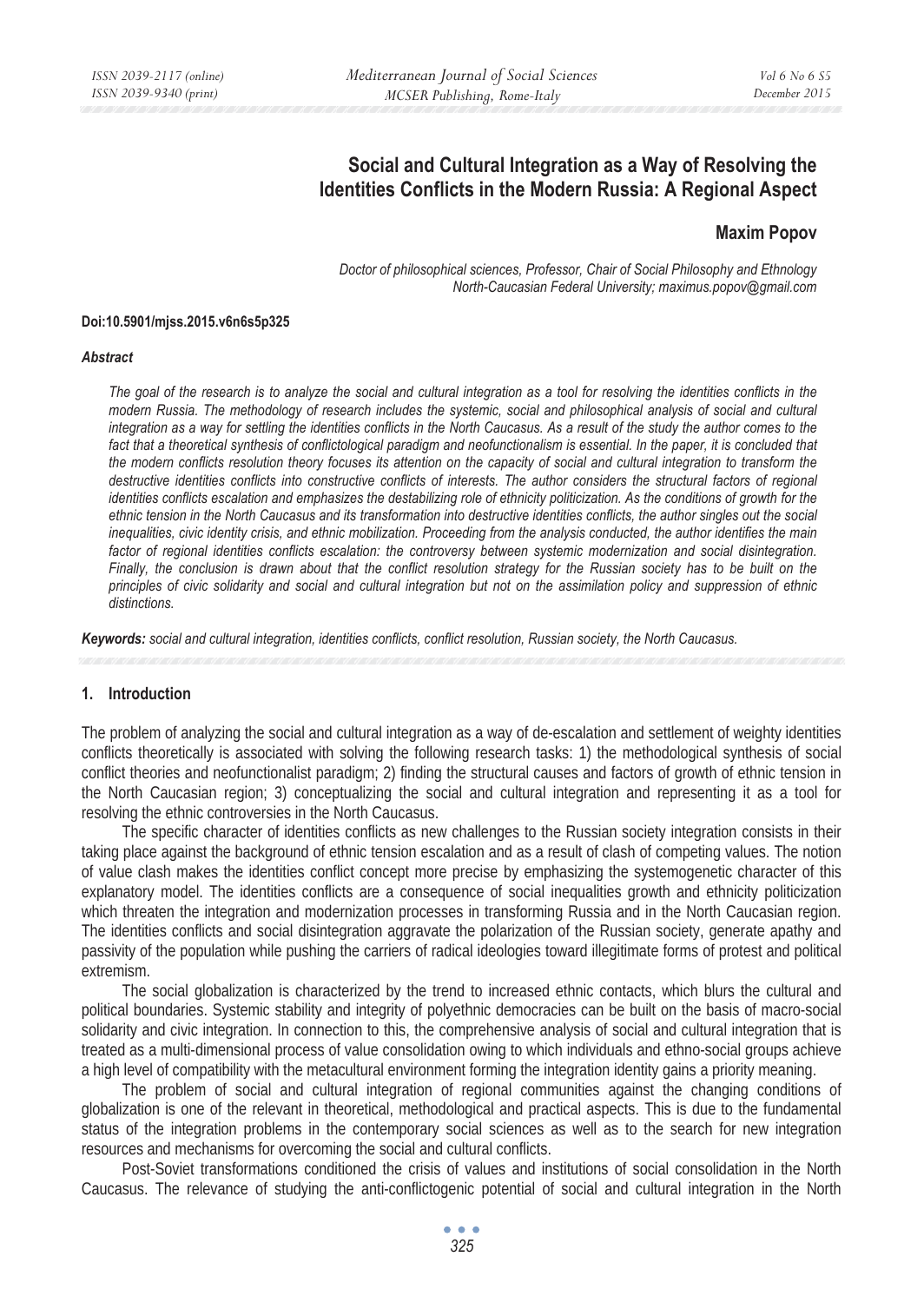Caucasian region is caused by the necessity to elaborate the new metaethnic models of consolidation forming the integration identity and supporting the cross-cultural dialogue and interethnic cooperation.

In the North Caucasus, social and cultural integration as a process of supporting and promoting the civic values, identities, institutions and enabling all social subjects to participate in political life on the basis of principles of justice and equal rights becomes the major method of resolving the ethnic identities conflicts. Integration eliminates the process of mechanic consolidation based on the force of assimilatory compulsion and suppression of cultural distinctions in a repressive attempt to impose a unified identity.

### **2. Methodology, Methods and Stages of the Research**

The methodological basis of our research is systemic analysis of social and cultural integration as a mechanism of resolving the identities conflicts. Systemic methodology allows viewing the social and cultural integration as an integral phenomenon conditioned by a diversity of social, historical, ethnic, cultural and political factors.

At the stage of studying the structural causes of ethnic tension escalation in the North Caucasus, an important methodological basis is the concept of "identities conflicts" by J. Burton and J. Rothman. It allows determining the identities conflicts as social ones by their form (occurring between social subjects of various levels) and as value conflicts by their content, relying on cultural distinctions.

At the stage of studying the mechanisms of social and cultural integration in resolving the ethnic conflicts, the neofunctionalist and conflictological approaches are applied. The conflicts resolution theory focuses its attention on the capacity of social and cultural integration to transform the destructive identities conflicts into constructive conflicts of interests. Social and cultural integration is interpreted as a method of resolving the value controversies on the basis of making the ethnicity non-political while constituting the civic identity.

### **3. Results and Discussion**

The theoretical tradition of studying the social and cultural integration is associated with the conceptual confrontment of the theories of conflict, multiculturalism, liberal and egalitarian methodology. The controversy consists in treating the essence of an ethnic conflict and reasonability of rights for ethnic minorities in pluralist societies.

With regard to this, the conflictologists rely on analyzing the conflictogenic nature of ethnicity. The multiculturalists proceed from the normalization of ascriptive status of identification with ethno-cultural and religious traditions. Meanwhile, the representatives of egalitarian and neofunctionalist paradigm interpret the rights of minorities from the standpoint of equal opportunities and the structural principle of civic integration.

The necessity of promoting the social and cultural integration in the North Caucasus is due to instrumental causes: from the ethic viewpoint, the creation of an integrated "society for everyone" is self-evident societal goal; the structural causes of supporting the integration are associated with economic, social, ethnic distinctions that reduce mobility, which in its turn leads to social fragmentation and produces a negative effect on the modernization process and prevention of ethnic conflicts in their most destructive form – the conflicts of identities.

Social and cultural integration as a social construct depends on three different yet interrelated process which form the integration civic identity in the systemic unity, in particular:

- 1. Acknowledgement of ethnic identities pluralism for promoting the social solidarity within the legal space.
- 2. Political representation of ethnic communities for granting a guarantee of the interests, identities and values of various groups being taken into account when state decisions are made and resources are allocated.
- 3. Redistribution of economic and political resources between various social subjects for preventing the inequalities, disproportions and fragmentation on the basis of economic status, ethnic and religious identity.

These grounds and principles of social and cultural integration in the process of resolving the identities conflicts in the North Caucasus are based on the conceptual models of pluralism, justice, human rights, social inclusion, equal opportunities, and solidarity. The combination of concepts of individual freedom and group loyalty as counter-narratives to forced assimilation can be viewed as movement toward pluralism and respect for cultural distinctions at both individual and collective levels. When analyzing the status of identities in the dynamics of conflicts, the authors point at the association of group identities with the primordial and pre-modern idea of society, which brings us back to studying the closed groups where individualism plays no noticeable ideological role. Today such societies can function in the globalized world by means of keeping their own culture on the basis of collective values; within the groups, the group identification can be correlated to their genuine values, traditions or religious texts. When we are dealing with a group clash during mediation, turning to individual interests cannot smooth out the gap emerging due to the conflict. Any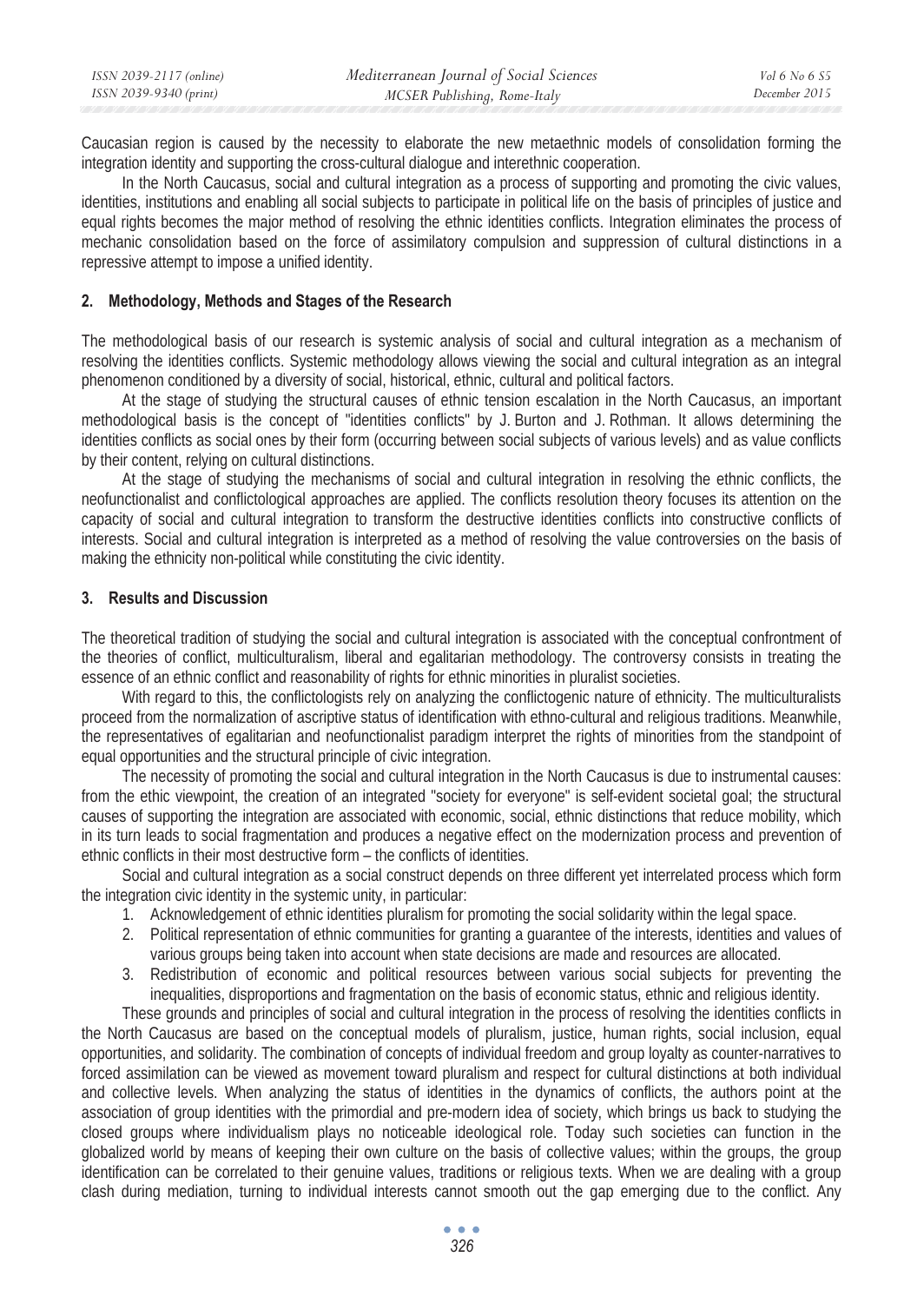| ISSN 2039-2117 (online) | Mediterranean Journal of Social Sciences | $Vol 6$ No $6$ S5 |
|-------------------------|------------------------------------------|-------------------|
| ISSN 2039-9340 (print)  | MCSER Publishing, Rome-Italy             | December 2015     |

attempts to manipulate the groups can bring about the intensification of identities conflicts (Rothman & Alberstein, 2013).

Social justice, creation of the society for everyone is an overarching goal and a crucial structural element of social and cultural integration of the North Caucasus. Social justice belongs to societal principles, values and institutions which enable each person to obtain a fair share of benefit for a fair share of responsibility within the joint living in the society. The social justice concepts determine the civic society as the most desirable and attainable on condition that the rights and responsibilities are distributed in line with the agreed equality principles; this is a society where all people can take part in social, economical and political life on the basis of equal rights and opportunities, justice and merit.

Social and cultural integration reduces the ethnic tension, which is associated with a high level of solidarity and security, reduction of social problems interpreting by means of creating negative ethnic stereotypes of "others" as "cultural enemies". In the North Caucasian region, the main objective of integration is to rationalize the controversies in the process of transformation of conflictogenic hierarchical system of ethnic relationships. Each ethnic conflict has its own unique characteristics and some of these elements will be more noticeable than the others in various contexts. However, they are all common denominators of the ethnic conflict genesis. The primordialist approach helps explain the role of conflict potential of an ethnic identity. The concepts of political entrepreneurs and resource competition approaches explain how the institutional and political factors interact with ethnic emotions. The diverse ethnic communities have various extents of the conflict potential. The ethnic emotions rooted in memories of historical offences underlie the potential conflicts of identities.

The ethnicity embodies in itself an element of a powerful emotional tension which can be reactivated if the groups realize a threat to their own interests. This results in ethnification, ethnic intolerance, competition and ultimately – in a violent ethnic conflict. At the macro-social level, the social and cultural integration forms the rational and communicative mechanisms consolidating the civic society on the basis of tolerance and metaethnic solidarity.

In the North Caucasus, ethnicity politicization as a factor of ethno-social tension directly depends on the acuteness of feeling the threats to group security. The conflicts of identities are dangerous because in their genesis and dynamics the ethnic stereotypes and social dissatisfaction are highly likely to be politicized. The effect of attitudes to violence consists in focusing the socially aggressive potential in the point of ethnic irreconcilability.

The extent of violence in identities conflicts is determined by the acuteness of perceiving the threats to group security, the intensity of social dissatisfaction, and the scale of institutional support, which jointly are the conditions of open confrontation. In the North Caucasian region, the negative ethnic stereotypes in interpreting the threats to group security and generated by value and structural controversies act as a source of in-depth identities conflicts. The modernization transformations change the hierarchy of collective identities in the opposition "us – them" by means of making the citizenship and equality universal; the value and structural change of group identities, however, become the factors of disintegration and regionalization.

The term "identities conflicts" was coined in the works of J. Burton and J. Rothman in the 1990s. J. Burton views the collective identity as one of the basic needs of a human; with regard to this, a threat to the identity is perceived by the group as one of the main threats to security. Moreover, J. Burton singles out two needs as the key ones: the need of identity and the need of security (Burton, 1990). According to J. Rothman, the most important attributes of identities conflicts are their irrationality, deep subjective character and uncontrollability (Rothman, 1997).

The motives of participation of ethnic groups in identities conflicts will influence the prospects of their outcome; people will hardly ever risk their lives consciously for mere satisfaction of their material interests. In the conflicts of identities, participation of parties has a pronounced character of willingness to make sacrifices: readiness to sacrifice for their value ideals is emotionally felt and realized by the participants of the conflicts. The escalation of ethnic tension also takes place when a group perceives itself as a "victim" of value aspirations from the part of "other" groups.

From the point of its emergence, the "conflict resolution" paradigm argues that manifestation of a conflict does not always indicate its true essence. The approach of conflict resolution demands to avoid the superficial analysis of open antagonistic claims which are the top of the conflict iceberg but rather to focus on its concealed in-depth layer. The analysis of the "hidden meaning" of the conflict interaction occupies the central place in the contemporary theory of conflict and in development of constructive methods for transforming, settling, controlling and resolving the conflicts. Without actualizing the problem of either the economic interests or biological needs determining the concealed layer of the conflict, all conflict resolution schools maintain that working with identity, the in-depth level of the conflict, becomes more fruitful and constructive if the main controversy having generated it is analyzed.

In the North Caucasus, the technologies of settlement which recommend isolating the identity from the concealed controversy and the conflict situation are an example of conflictological management capable of aggravating but not resolving the ethnic controversy. When a realistic conflict touches on resources or conscious clearly defined goals, the traditional technologies can be a useful reference point in the conflict resolution process. However, as the in-depth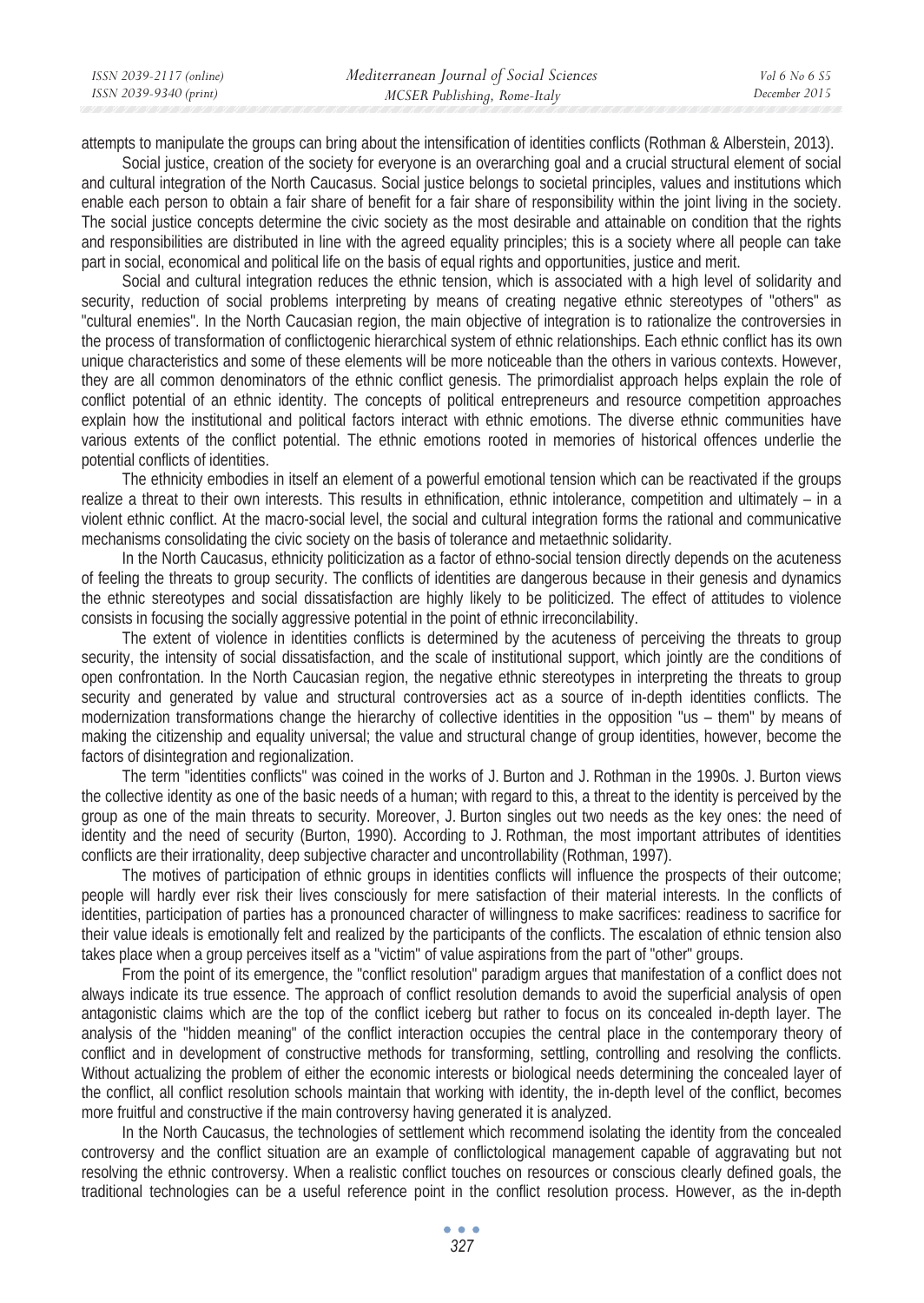| ISSN 2039-2117 (online) | Mediterranean Journal of Social Sciences | Vol 6 No 6 S5 |
|-------------------------|------------------------------------------|---------------|
| ISSN 2039-9340 (print)  | MCSER Publishing, Rome-Italy             | December 2015 |

subjective and emotional problems get involved into the conflicts, such as maintaining the group solidarity and security, it seems impossible to separate the identity from the conflict problem because collective identities of the conflict participants are under threat, at least, this is how the identity conflict parties interpret their genesis. When resolving conflicts of identities, it makes no sense to apply the control methods using the structural separation of various conflict components: an attempt to separate emotions, values, identities from the essence of controversy can only aggravate the ethnic conflict and to give a destructive character to the forms of manifestation thereof.

J. Burton's conflicts resolution theory suggests taking into account the basic human needs that differ from the interests and include the necessity of group security and acknowledgement of the unique identity and using them in anticonflictogenic management during the identity conflict resolution process. The main goal for the identity conflict resolution has to be elimination of moral and psychological threats, tension and disappointments in basic needs and not only satisfaction of the material interests. J. Rothman considers the collective identities as self-perceptions filled with a cultural formula. The cultural formula is based on the inner needs and preferences, group characteristics and collective values. In identities conflicts, it can be personal, group or intergroup one yet the identity is always the source of controversy and conflict catalyst. The parties can perceive themselves as personal maximizers while protecting the individualistic values; they can be groups and feel as a part of a collective unity; they can feel as carriers of multiple cultural identities and enter the conflicts at the intergroup level. All these perceptions are generated by the cultural formula – identity. The identity becomes an ideological basis of the conflict participants which is filled with personal, group and intergroup emotions, values and meanings (Rothman & Alberstein, 2013).

The analysis of relation between the ethnic tension and identity at the regional level leads us to the idea of destructive effect of intrasystem controversies conditioned by social fragmentation and disintegration, dissatisfaction in the basic needs of equality, justice, and security.

In the empirical study of the ethno-confessional relationships development prospects in the North Caucasus, it is pointed out that interethnic relationships in the region can be characterized as stably tense ones. Alongside with that, neither the former nor the latter are viewed as the acutest problems and rank 11 and 15, respectively, out of 16 suggested in the social problems topicality rating. This result proved to be slightly unexpected, given the character of the place occupied by the ethno-national problems range in the social and political discourse in the region. According to the respondents, the problems which are common for the entire country are the most relevant: corruption and bribery (48,5%), prices and taxes growth and inflation (46,5%), unemployment (38,6%), the rise in crime (34,9%); housing problem and the communal service problems (32,8%). Although the respondents have estimated the probability of interethnic conflicts as average, in conditions of a stable tension any conflict regardless of its true causes can quickly turn into an interethnic one. For such circumstances, perceiving the actions of people of other nationalities as a potential threat to one's own nationality security is characteristic. The situation that has formed creates favorable conditions for ethno-conflict mobilization — quick uniting of people according to their national sign for participating in the conflict actions. The high tension in interethnic relationships is the main reason why local conflicts having an interethnic component keep to break out within the Stavropol territory (Avksentiev & Shul'ga, 2013).

Alongside with the pronounced social and economic factors of ethnic tension escalation, the processes of traditionalization and regionalization of the North Caucasus also do not allow overcoming the in-depth value controversies. Remaining unresolved, the regional ethnic conflicts which began as the conflicts of interests turn into identities conflicts generating open violence.

In the North Caucasus, radical ethno-nationalism which initiates the conflicts of identities gives evidence about the institutional degradation of civic culture and destabilization of the regional democratic processes. The civic responsibility is changed to ethnicity mobilization; and the religious fundamentalism becomes the most important tool of conflict activity. Traditionalization and regionalization of the North Caucasus in the conditions of lingering identities conflicts do not allow ensuring a stable formation of the integration identity. Regional conflicts which began as the conflicts of interests turn into identities conflicts generating violence, the likelihood of overcoming which is reducing considerably.

The North Caucasian region is characterized both by realistic and non-realistic conflicts, however, with the identities conflicts dominating and overflowing into the violent ones. The conflicts of identities in the North Caucasus are characterized by traditional and affective type of social interactions as well as by the absence of real subject matter, which makes these conflicts emotionally loaded and difficult to resolve. In the identities conflicts, it is orientation to destruction that becomes the strategy of opposing parties. The realistic conflicts (conflicts of interests) develop in a less destructive manner and are easier to settle. Non-realistic conflicts (conflicts of identities) are devoid of rationalized subjective claims. They emerge as the outcome of a in-depth value crisis and as a result of excess tension.

The escalation of social frustration brings about the destruction of systemic integrity of the North Caucasian society. The tension accompanying the emergence of a conflict situation acts as the stage determining further unfolding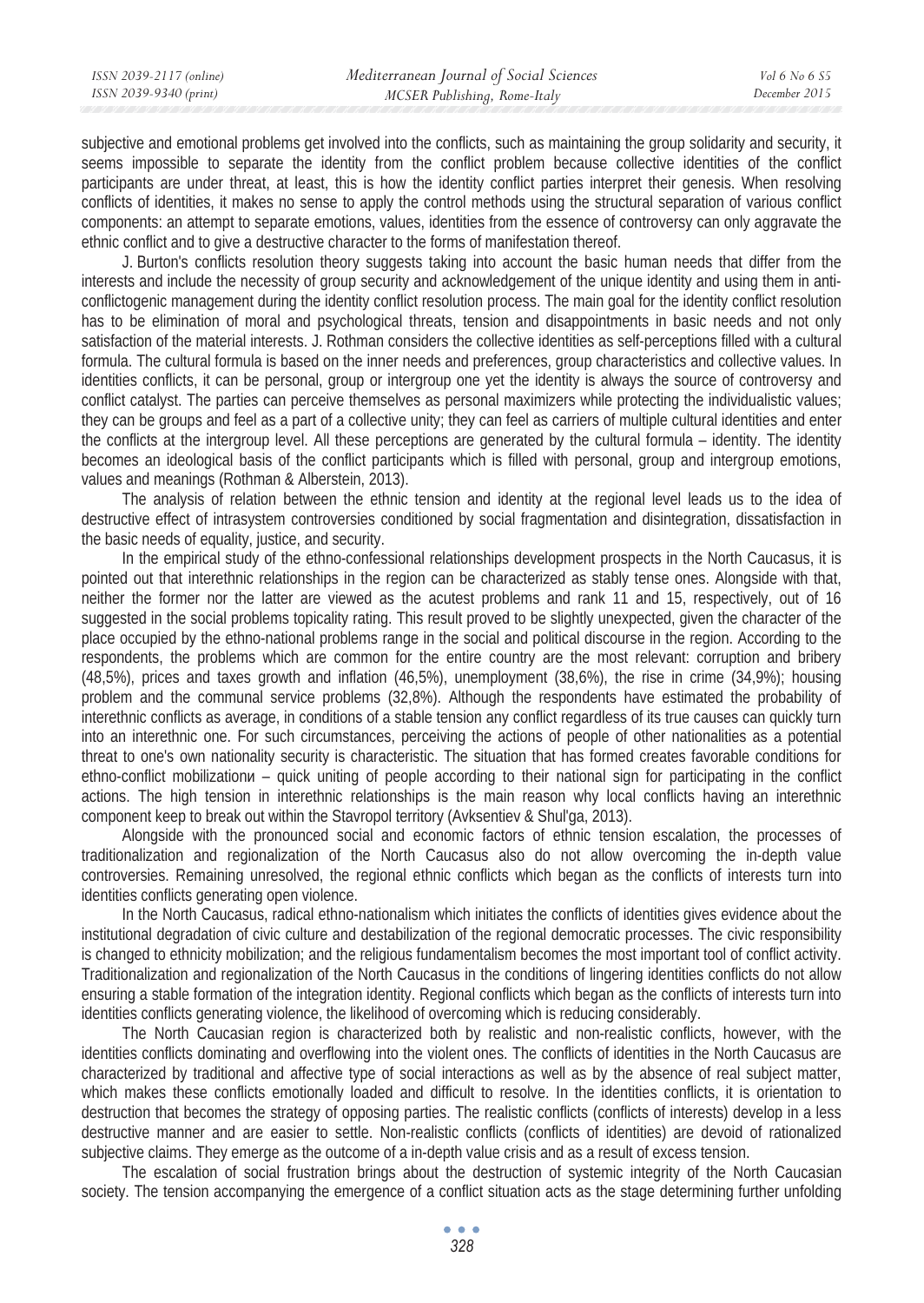*December 2015* 

of the conflict either in the direction of its turning into a positive conflict – realistic, rational, constructive one; or to a negative conflict – the irrational, destructive conflict of identities which in this case includes elements of confrontation, violence, compulsion and suppression.

Violence in the regional conflicts is determined by the scale and intensity of social dissatisfaction which acts as a necessary condition for turning to open violence. The acuteness of the identities conflicts is manifested in irrational and aggressive character of parties' confrontation, their orientation to struggle "to the bitter end". The following factors make a conflict situation acute and intractable: 1) identities conflicts touch on existentially important values; 2) the participants are involved into the conflict emotionally; 3) identities conflicts cease to be a means of overcoming the frustration but become a goal in itself. The irrational stereotypes in perception of "other" cultures (the negative interpretations of cultural distinctions) play the key part in initiating the conflicts of identities.

The specific character of identities conflicts in the North Caucasus is due to acute controversy between the static (traditionalization) and dynamic (modernization) social systems and it consists in the political mobilization of ethnicity. The ethnic stereotypes as a factor of identities conflicts become the source of intolerance and ethno-nationalism formation.

### **4. Conclusion**

It is social inequalities, demodernization and economic polarization that act as the structural factors determining the acuteness of ethnic tension and, consequently, the escalation of identities conflict in the North Caucasus. The source of identities conflict in the region is the controversy between the systemic modernization and social disintegration. Cultural isolationism and political regionalization in the North Caucasus are acquiring a pronounced conflictogenic character.

The social and cultural factors of escalation of regional identities conflicts are the growth of unemployment, low life level, low education level, poor tolerance, adherence to ethnic clan system, desecularisation, and religious fundamentalism.

The specific character of identities conflicts in the North Caucasus is due to an acute controversy between the static (traditionalization) and dynamic (modernization) types of social reproduction and it consists in political mobilization of ethnic and religious identities. The systemic determinants of identities conflicts are ethnicity gaining political aspect, social inequalities, polarization of socium and they remain the main causes of destructive impact on the North Caucasus integration. In these conditions, modernization processes progress in an asynchronous manner, which aggravates the regional isolationism and forms new conflictogenic identities.

The anti-conflictogenic potential of the North Caucasus ethnic communities` integration consists in making the social and political status of co-citizenship relevant and in ensuring a fair access to the social and economic sphere. In this case, the social, cultural and civic integration is perceived by an ethnic community as a safe identification resource and not as an obstacle the restrictions of which they have to get rid of.

The following aspects have to be borne in mind when discussing the anti-conflictogenic and consolidation mechanisms of social and cultural integration in the North Caucasus. First, social and cultural integration is a civilized macro-social project the content of which is to a great extent determined by the problems of ensuring the social security and by the polyethnic configuration of the Russian society. Second, the development of the North Caucasian region after armed ethnic conflicts termination demonstrates that it is inadmissible and impossible to orient to political isolationism and cultural exceptionality of this or that ethnic and social system.

The integration objectives of ensuring the social security and resolving the ethnic controversies in their most destructive form, identities conflicts, have a systemic all-Russian character. De-escalation of ethnic tension during implementation of the regional security policy has to be carried out on the basis of integration identity as a tool for overcoming the value and identification conflicts.

In the North Caucasus, integration becomes a conflict prevention method as a way of identities conflicts control – proactive effect on the conflict environment by means of structural change and rationalization of value controversies. Social and cultural integration implies equitable social relationships, civic solidarity, moral community, based on tolerance, tactfulness, trust and security.

The systemic crisis caused by lingering identities conflicts at the regional level can be overcome by purposefully constructing the integration civic identity, by cultivating such paramount elements of civic culture as democratization, pluralism, rationalized perception of "other" cultural identities. In the North Caucasian socium, the strategy of conflict resolution has to be built on the principles of civic solidarity and cooperation but not on assimilation policy or suppression of ethnic distinctions.